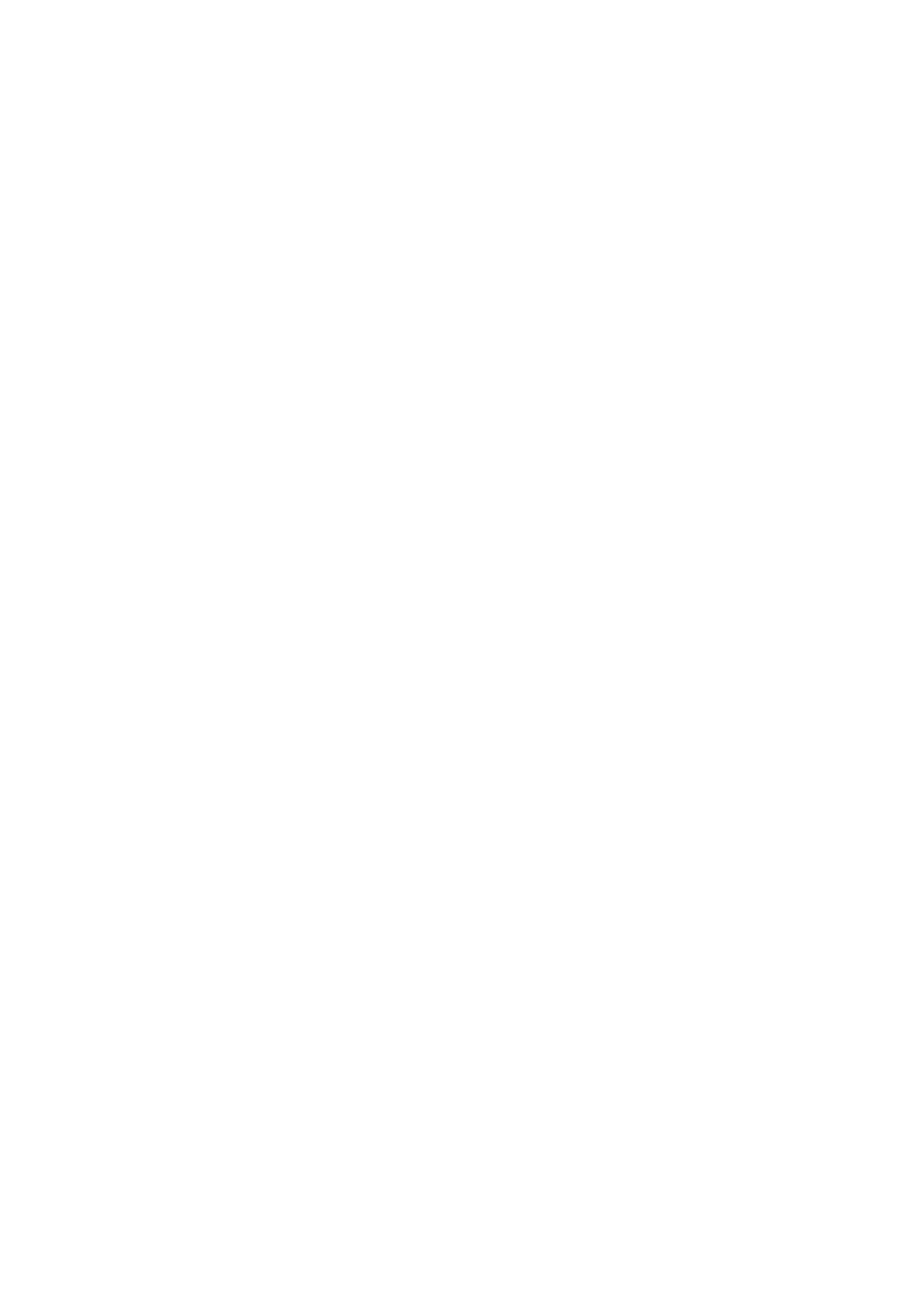

**BANK OF ENGLAND** PRUDENTIAL REGULATION **AUTHORITY** 

# Consultation Paper | CP39/15

# The PRA's approach to identifying other systemically important institutions (O-SIIs)

October 2015

The Bank of England and the Prudential Regulation Authority (PRA) reserve the right to publish any information which it may receive as part of this consultation.

Information provided in response to this consultation, including personal information, may be subject to publication or release to other parties or to disclosure, in accordance with access to information regimes under the Freedom of Information Act 2000 or the Data Protection Act 1998 or otherwise as required by law or in discharge of our statutory functions.

Please indicate if you regard all, or some of, the information you provide as confidential. If the Bank of England or the PRA receives a request for disclosure of this information, the Bank of England or the PRA will take your indication(s) into account, but cannot give an assurance that confidentiality can be maintained in all circumstances. An automatic confidentiality disclaimer generated by your IT system on emails will not, of itself, be regarded as binding on the Bank of England and the PRA.

Responses are requested by 18 January 2016.

#### **Please address any comments or enquiries to:**

Anna Jernova Prudential Regulation Authority 20 Moorgate London EC2R 6DA

Email: CP39\_15@bankofengland.co.uk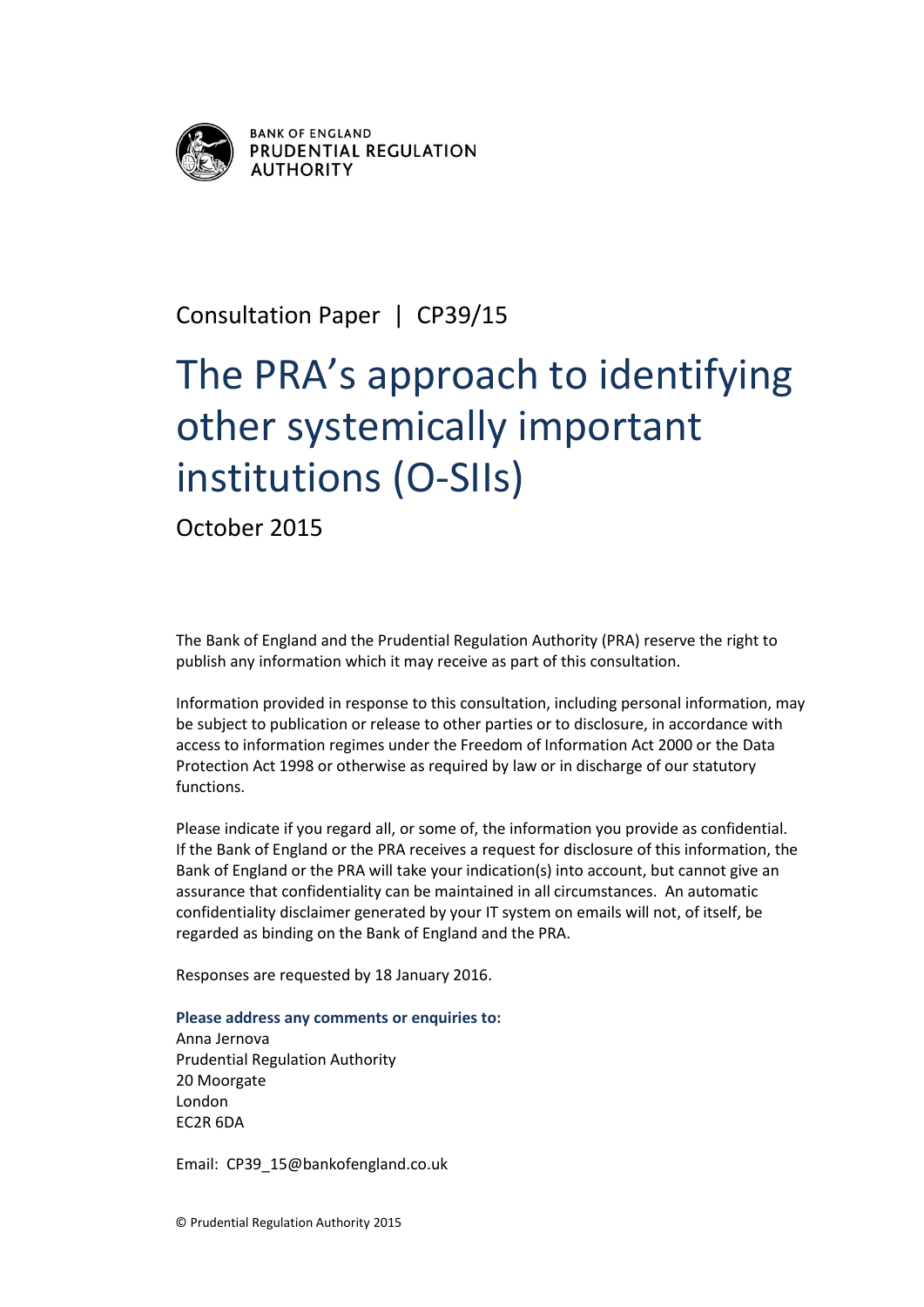# **Contents**

| $\mathbf{1}$      | <b>Overview</b> |  |
|-------------------|-----------------|--|
| <b>Appendices</b> |                 |  |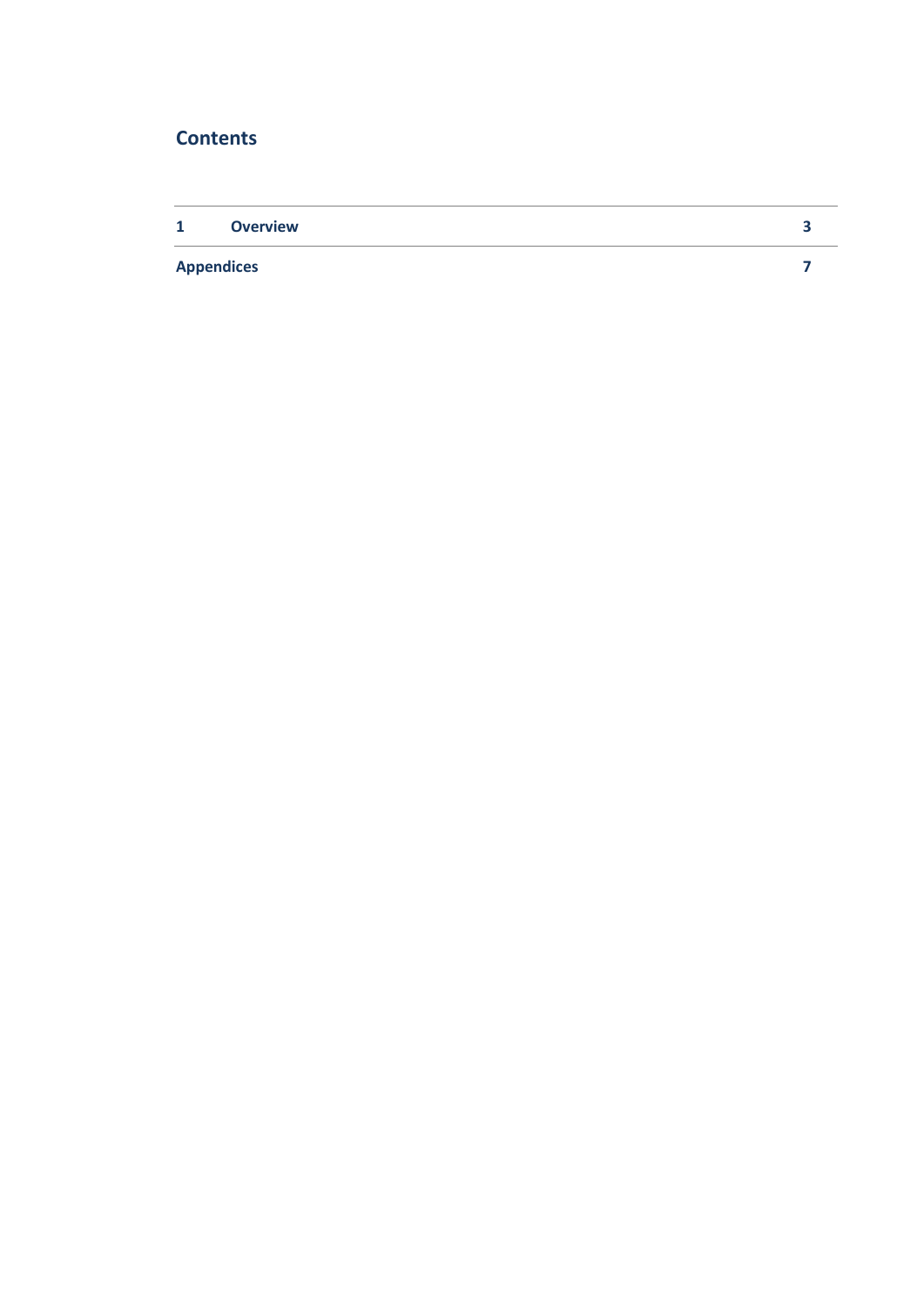# **1 Overview**

1.1 In this consultation paper (CP), the Prudential Regulation Authority (PRA) sets out the criteria and scoring methodology it proposes to use to identify other systemically important institutions (O-SIIs). These criteria and methodology are derived from Article 131(3) of the Capital Requirements Directive (2013/36/EU) (CRD) – which requires O-SIIs to be identified<sup>1</sup>and follow the European Banking Authority (EBA) Guidelines on the criteria to determine the conditions of application of Article 131(3) CRD in relation to the assessment of O-SIIs.<sup>2</sup>

1.2 This consultation is relevant to credit institutions, investment firms and European Economic Area (EEA) parent (mixed) financial holding companies incorporated in the United Kingdom. The proposals contained in this consultation do not apply to EEA and third-country branches operating in the UK.

#### **Background**

1.3 In addition to measures that increase the resilience of global systemically important banks, the Financial Stability Board has recommended that national authorities identify domestic systemically important banks (D-SIBs) and take measures to reduce the probability and impact of the distress or failure of D-SIBs – including higher loss absorbency requirements, intensive supervision and resolution requirements. The Basel Committee on Banking Supervision has established a framework for D-SIBs.<sup>3</sup> The CRD contains the EU implementation of these accords in its provisions regarding O-SIIs (the equivalent of D-SIBs under EU legislation) and the systemic risk buffer.

1.4 The proposals in this CP are intended to identify and designate as O-SIIs those firms whose distress or failure would have a systemic impact on the UK or the EU economy or financial system due to size, importance (including substitutability or financial system infrastructure), complexity, cross-border activity, and interconnectedness.

1.5 Under the UK government's current implementation of the CRD, O-SIIs are not required to maintain additional capital buffers (O-SII buffers).

1.6 The UK government has implemented higher loss absorbency requirements for D-SIBs via the systemic risk buffer (SRB), which applies only to SRB institutions. These are defined in the Capital Requirements (Capital Buffers and Macro-Prudential Measures) Regulations as ringfenced bodies, and building societies that meet the equivalent of the £25 billion core deposits threshold for ring-fencing. These regulations require the Financial Policy Committee (FPC) to specify criteria and a scoring methodology for measuring the systemic importance of SRB institutions, and to map scores to SRB rates of 0%, 1%, 1.5%, 2%, 2.5%, and 3% of riskweighted assets.4 The FPC will consult on and publish its criteria and methodology for the systemic risk buffer by 31 May 2016. The PRA must apply the FPC's criteria and methodology, derive the corresponding SRB rate, and set an SRB for each SRB institution from 1 January 2019.

#### **Consequences of O-SII designation**

1.7 The PRA proposes to identify O-SIIs in the United Kingdom each year in accordance with the methodology set out in relevant EBA Guidelines, and will publish the outcome of the

<sup>1</sup> Article 131(3) of the CRD is implemented in the UK by the Capital Requirements (Capital Buffers and Macroprudential measures) Regulations 2014 (SI 2014/894)

<sup>2</sup> [EBA/GL/2014/10](https://www.eba.europa.eu/documents/10180/930752/EBA-GL-2014-10+%28Guidelines+on+O-SIIs+Assessment%29.pdf)

<sup>3</sup> [www.bis.org/publ/bcbs233.pdf](http://www.bis.org/publ/bcbs233.pdf)

<sup>4</sup> [www.legislation.gov.uk/uksi/2015/19/pdfs/uksi\\_20150019\\_en.pdf](http://www.legislation.gov.uk/uksi/2015/19/pdfs/uksi_20150019_en.pdf)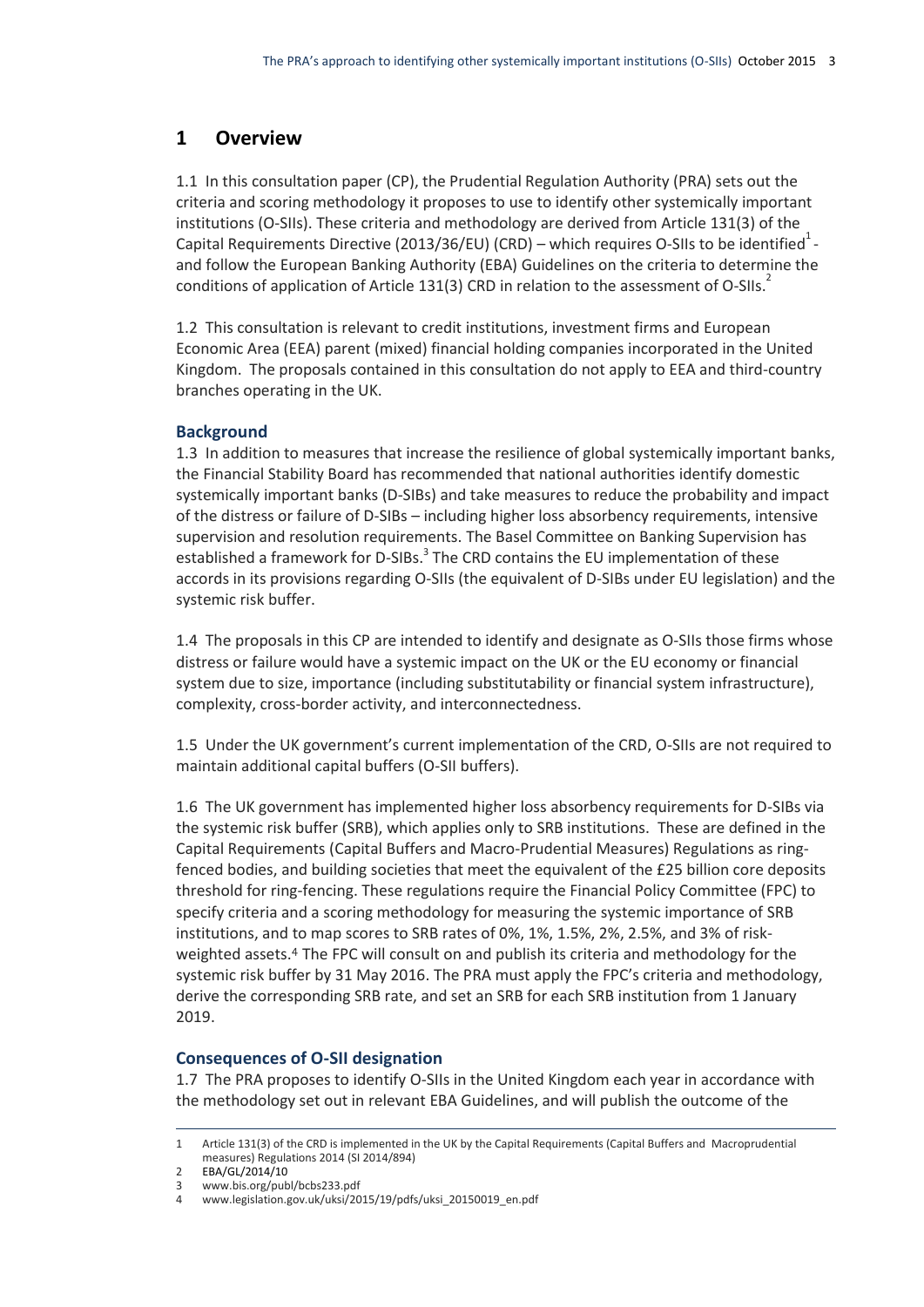annual O-SII identification assessment, including a list of the firms identified as O-SIIs (O-SII designation).

1.8 Where EBA Guidelines give the PRA discretion over parts of the O-SII identification methodology, the PRA proposes aligning O-SII identification with its existing potential impact framework. Set out in the PRA's approach to banking supervision<sup>1</sup>, the potential impact framework classifies firms into different categories of systemic importance to help the PRA determine the appropriate level of supervisory intensity for a firm – see Appendix 1. It reflects a firm's potential to affect adversely the stability of the system by failing, coming under stress, or the way it carries on its business.

1.9 Given the proposed O-SII identification methodology, institutions designated as O-SIIs will be subject to enhanced supervision by the PRA, including recovery and resolution planning, in line with the current supervisory approach to 'Category 1' firms. Overall, the PRA therefore expects the O-SII framework to have limited impact on firms. The PRA may further enhance its supervisory approach towards O-SIIs in future.

#### **Proposals under consultation**

1.10 The PRA is consulting on a draft of the statement of policy on the PRA's approach to identifying O-SIIs - see Appendix 1. The statement sets out the criteria and scoring methodology that the PRA will use to identify O-SIIs under the CRD. In particular, it consults on the following areas:

- (i) which firms can be identified as O-SIIs;
- (ii) application of discretion afforded within the EBA's mandatory scoring methodology for O-SII identification;
- (iii) application of a supervisory overlay to adequately capture systemic risk in the UK banking sector, and proposals to use the methodology of the PRA's existing potential impact framework to inform this assessment; and
- (iv) the timetable for O-SII identification, and publications related to O-SII identification.

#### **Statutory obligations**

1.11 The proposals are compatible with the PRA's statutory objectives under the Financial Services and Markets Act 2000 (FSMA): to promote the safety and soundness of PRAauthorised firms;2 focusing on the adverse effects that they can have on the stability of the UK financial system.

1.12 When determining the general policy and principles by reference to which it performs particular functions, the PRA must have regard to the regulatory principles.3 Of particular relevance in this circumstance are the principles relating to proportionality, the need to use the resources of the regulator in the most efficient and economic way, the desirability where appropriate of each regulator exercising its functions in a way that recognises differences in the nature of, and objectives of, business carried on by different firms the PRA authorises and the principle that the regulators should exercise their functions as transparently as possible.

<sup>1</sup> PRA Supervisory Approach[: www.bankofengland.co.uk/pra/Pages/supervision/approach/default.aspx](file:///C:/NRPortbl/PRA/321701/www.bankofengland.co.uk/pra/Pages/supervision/approach/default.aspx)<br>2 Soo s 2P(1) and s 2P(2) ESMA

 $\frac{2}{3}$  See s.2B(1) and s.2B(2) FSMA.

See s.3B FSMA.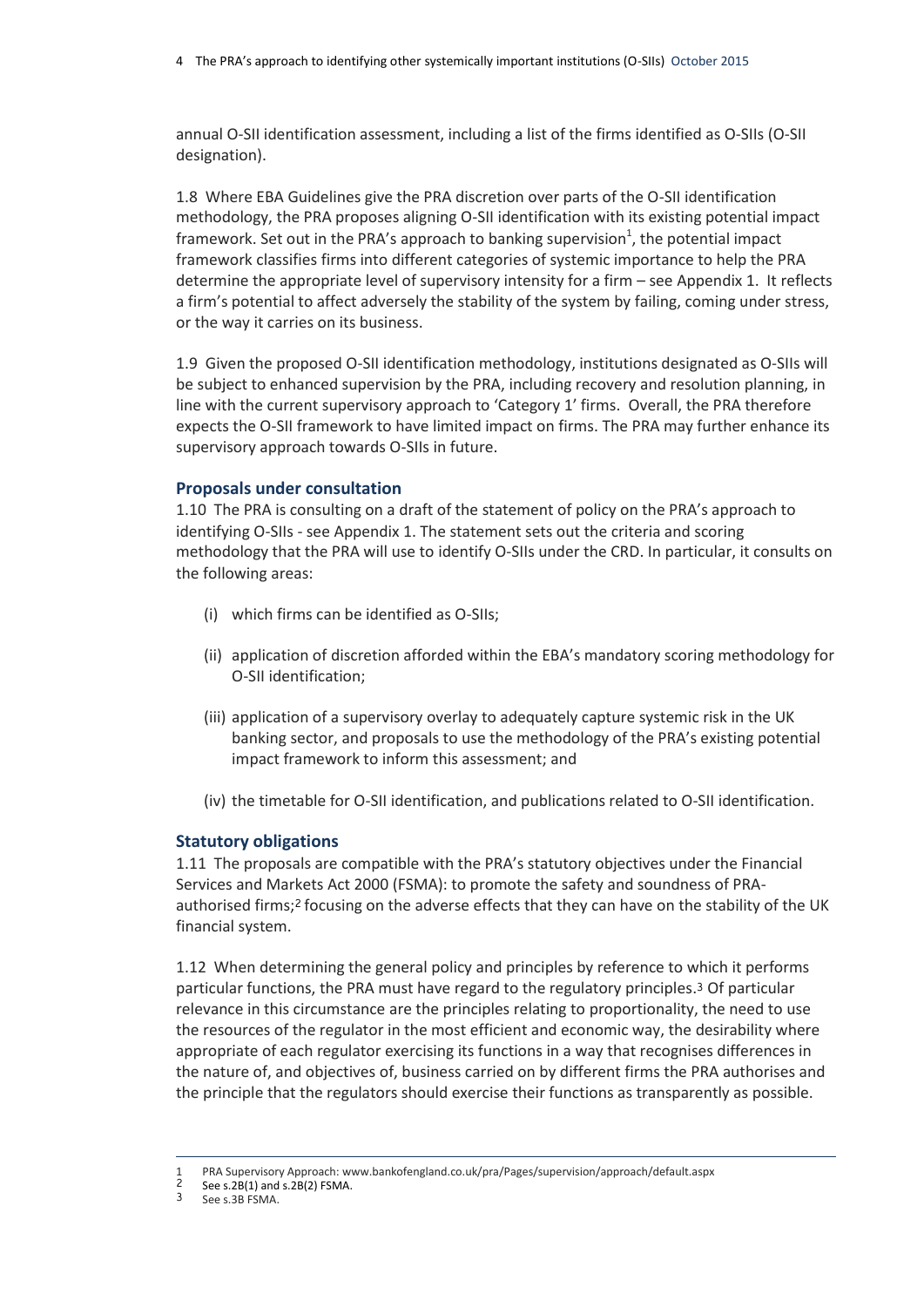1.13 The approach to O-SII identification and the ensuing supervisory approach set out in this CP ensure that the O-SII framework will fit into the current supervisory approach in a way that minimises additional burden on firms. It will also enable the PRA to focus its resources on those firms whose distress or failure has adverse effects on the stability of the UK financial system and will ensure that the PRA's approach is transparent to market participants and the general public.

#### **Impact on competition**

1.14 When determining the general policy and principles by reference to which it performs particular functions, the PRA is legally required, so far as is reasonably possible, to facilitate effective competition in the markets for services provided by PRA-authorised persons in carrying out regulated activities. $1$ 

1.15 The PRA concludes that the proposals in this consultation paper facilitate effective competition. Systemically important institutions have in the past benefitted from government support in the event of failure and from expectations of government support, weakening market discipline and incentivising management to take greater risks. By identifying O-SIIs and making them subject to enhanced supervision, including recovery and resolution planning, the PRA can ensure that O-SIIs compete in a way that does not compromise their safety and soundness and thereby have adverse effects on other financial institutions and the real economy. This also enables other institutions to enter and compete in the markets for services provided by PRA-authorised persons in a way that does not compromise their safety and soundness.

#### **Economic impact**

1.16 The PRA does not consider that O-SII identification will have a direct economic impact on firms. The ensuing enhanced supervisory approach will not be a significant departure from existing supervisory procedures and intensity. So O-SII designation will not increase costs to firms designated as O-SIIs.

#### **Equality and diversity**

1.17 In making its rules and establishing its practices and procedures, the PRA must have regard to the Regulatory Principles as set out in the Financial Services and Markets Act 2000 (FSMA).2 The PRA may not act in an unlawfully discriminatory manner. It is required, under the Equalities Act 2010, to have due regard to the need to eliminate discrimination and to promote equality of opportunity in carrying out its policies, services and functions.3 To meet this requirement, the PRA has performed an assessment of the policy proposals and does not consider that the proposals give rise to equality and diversity implications.

#### **Impact on mutuals**

1.18 FSMA requires that the PRA assesses whether, in its opinion, the impact of the proposed rules on mutuals will be significantly different from the impact on other firms.4 The PRA is not proposing new rules and does not consider that the impact of the proposals in the draft statement of policy on mutuals will be significantly different from the impact on other firms, as the same assessment criteria and scoring methodology will be applied to all types of firms. As this methodology assesses a range of activities, some of which are not performed by mutuals to a significant extent, there is no reason to believe that this methodology should overestimate the systemic importance of mutuals.

<sup>1</sup> See s.2H FSMA.

<sup>2</sup> See s.2H and s.3B FSMA.

<sup>3</sup> Equalities Act 2010, section 149(1).

<sup>4</sup> Section 138K of FSMA.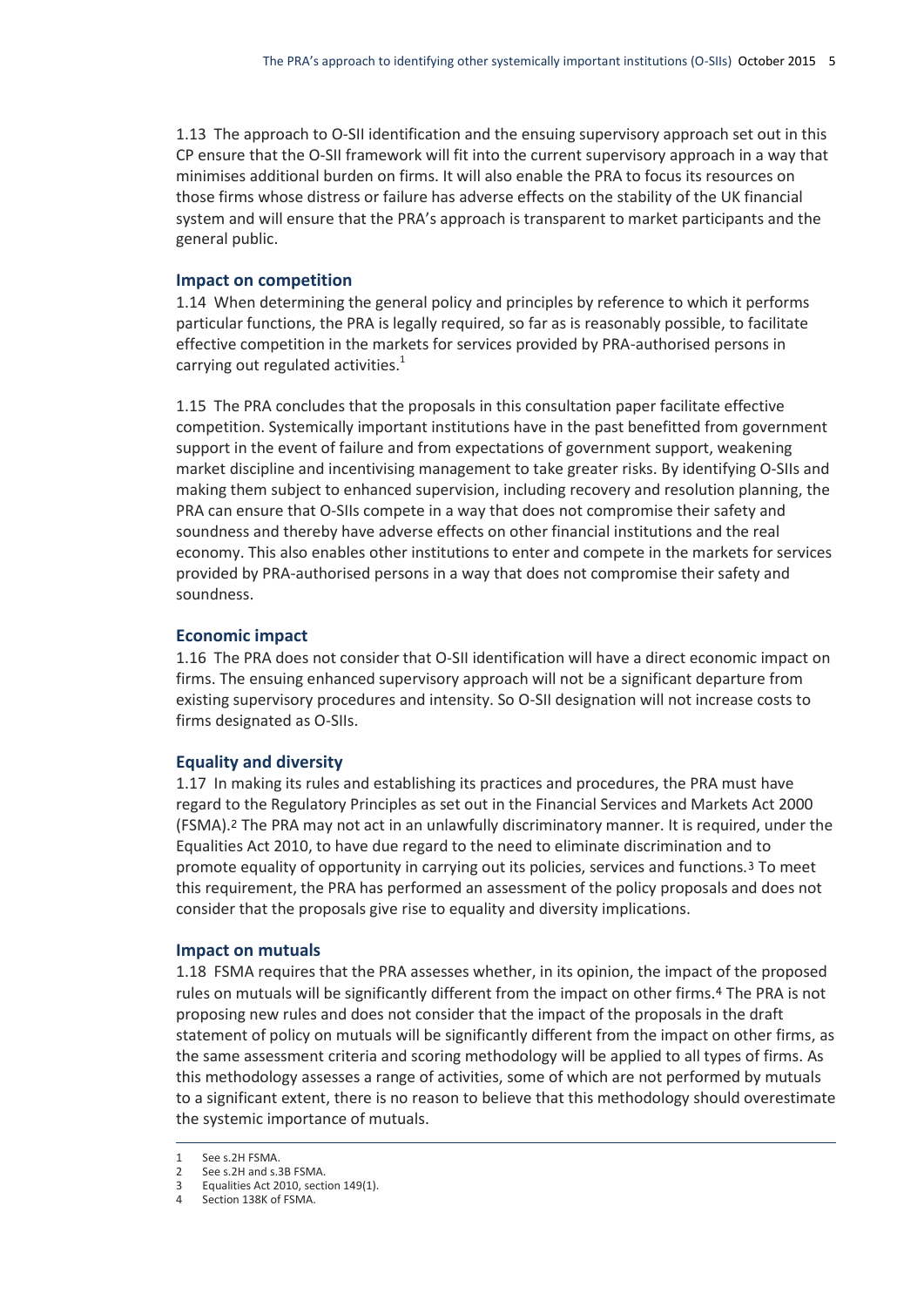#### **Responses and next steps**

1.19 This consultation closes on 18 January 2016. The PRA invites feedback on the proposals set out in this consultation. Please address any comments or enquiries to CP39 15 @bankofengland.co.uk.

1.20 Following consideration of the consultation responses, the PRA will publish the statement of policy on the PRA's approach to identifying O-SIIs, and the list of O-SIIs in the first quarter of 2016. Thereafter, the PRA proposes to conduct O-SII identification annually and publish the list of firms designated as O-SIIs by 1 December each year.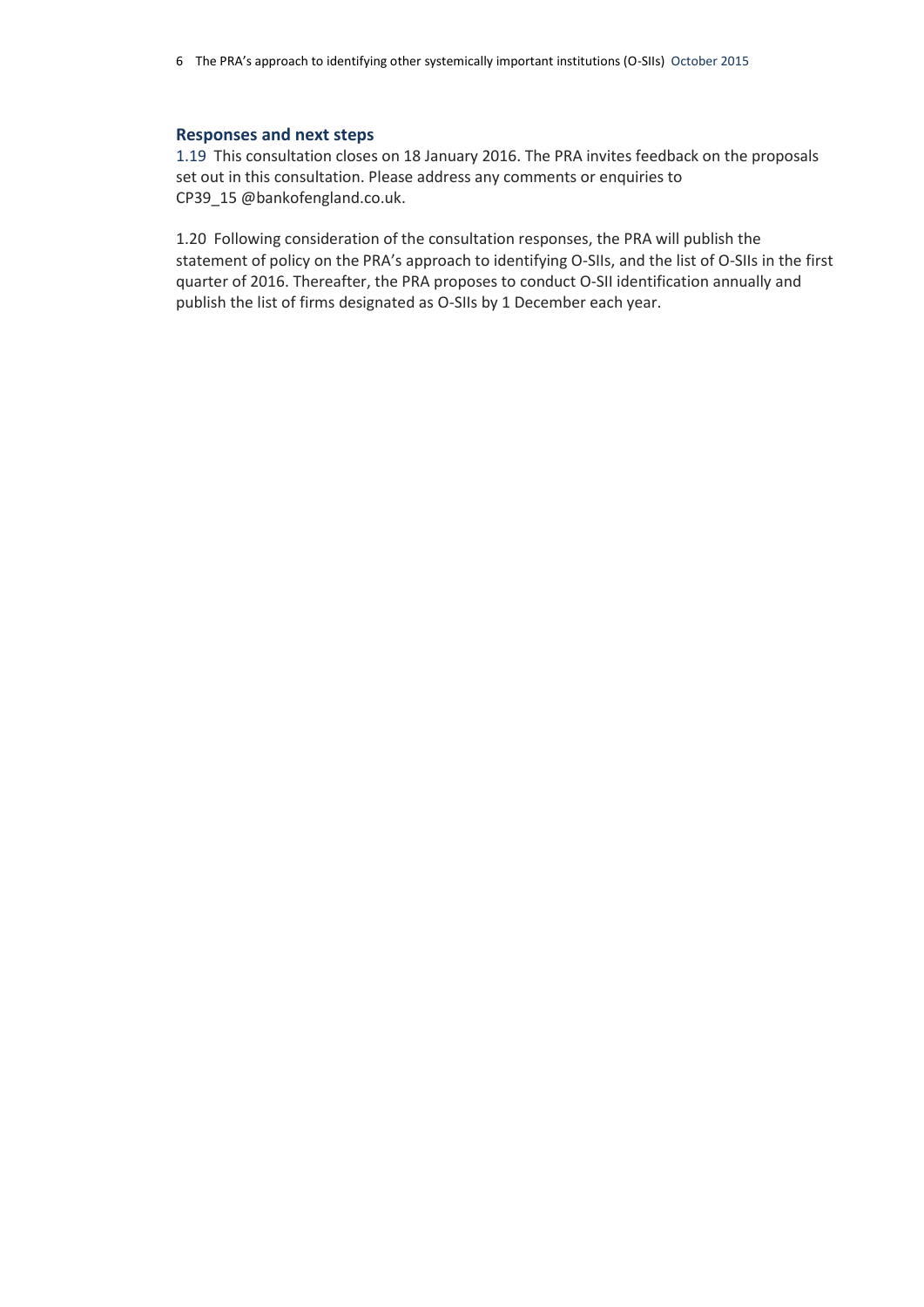# **Appendices**

**1 Draft Statement of Policy: The PRA's approach to identifying other systemically important institutions (O-SIIs)**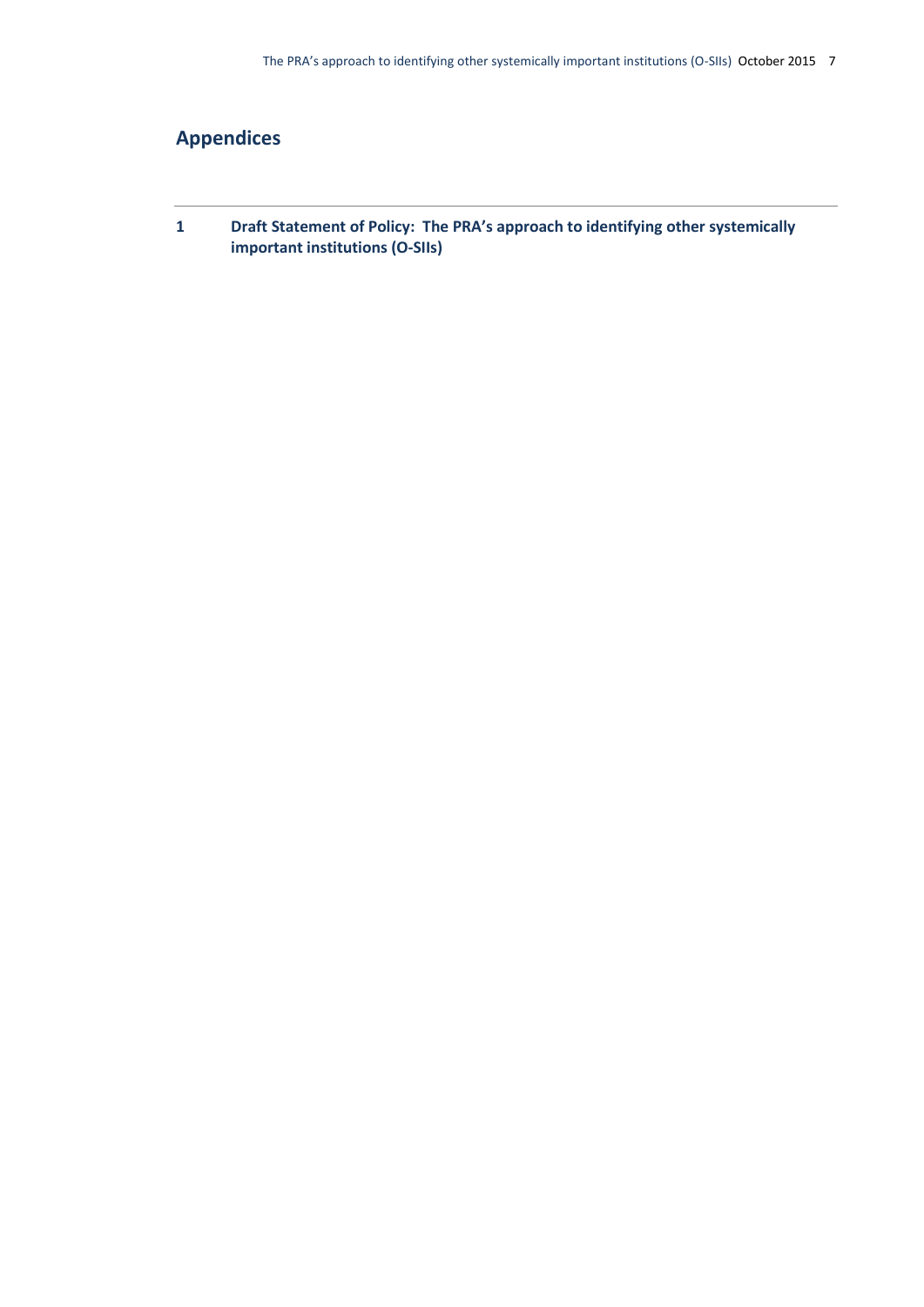# **Appendix 1: Statement of Policy – The PRA's approach to identifying other systemically important institutions (O-SIIs)**

## **1 Introduction**

1.1 This statement of policy sets out the criteria and scoring methodology that the Prudential Regulation Authority (PRA) will use to identify other systemically important institutions (O-SIIs), as is required under the Capital Requirements Directive (2013/36/EU) (CRD) as implemented in the Capital Requirements (Capital Buffers and Macro-prudential measures) Regulations 2014.1

1.2 In developing its approach to the identification of O-SIIs, the PRA has taken into consideration the European Banking Authority (EBA) Guidelines on the 'criteria to determine the conditions of application of Article 131(3) of Directive 2013/36/EU (CRD) in relation to the assessment of other systemically important institutions (O-SIIs)', referred to in the following as 'the EBA Guidelines'.2 The PRA has stated to the EBA that it intends to comply with these Guidelines.

1.3 The EBA Guidelines set out an O-SII identification process consisting of two stages. The first stage is a minimum mandatory framework, which consists of a prescribed set of criteria, indicators and weights that authorities should use to identify the institutions that must be designated as O-SIIs. The second stage offers authorities the discretion to overlay the mandatory part of the framework in order to better reflect the specificities of the national banking sector, and if appropriate, designate additional firms as O-SIIs. The PRA has chosen to exercise this discretion and use its potential impact framework (see section 4 and appendix 1) to align the definition of O-SIIs broadly with its existing 'Category 1' firms, whose disorderly failure would have the highest impact on the UK financial system and economy.

# **2 Which firms can be identified as O-SIIs?**

2.1 In line with the CRD and EBA Guidelines, the framework outlined in this statement of policy is to be applied in relation to all credit institutions, investment firms, and EEA parent (mixed) financial holding companies within the domestic financial sector at their highest level of consolidation in the United Kingdom.

2.2 The framework is not applied to: i) EEA and third-country branches of overseas firms, ii) investment firms not regulated by the PRA, and iii) firms holding less than 0.02% of the total assets of UK credit institutions and investment firms. The rationale for this is as follows:

- (i) The CRD does not allow the designation of third country and EEA branches of overseas banks as O-SIIs. Therefore these institutions are not considered for O-SII designation. In line with the EBA Guidelines, the PRA, however, includes the activity of UK branches of overseas banks in the denominators used for calculating indicator scores.
- (ii) The framework is only applied to those investment firms designated for prudential supervision by the PRA. The Statement of Policy 'Designation of investment firms for prudential supervision by the PRA'<sup>3</sup> outlines the PRA's designation policy, which takes into

 $\overline{a}$ 1 [www.legislation.gov.uk/uksi/2014/894/contents/made](http://www.legislation.gov.uk/uksi/2014/894/contents/made)

<sup>2</sup> [www.eba.europa.eu/documents/10180/930752/EBA-GL-2014-10+%28Guidelines+on+O-SIIs+Assessment%29.pdf](https://www.eba.europa.eu/documents/10180/930752/EBA-GL-2014-10+%28Guidelines+on+O-SIIs+Assessment%29.pdf)

<sup>3</sup> [www.bankofengland.co.uk/publications/Documents/other/pra/designationofinvestmentfirms.pdf](http://www.bankofengland.co.uk/publications/Documents/other/pra/designationofinvestmentfirms.pdf)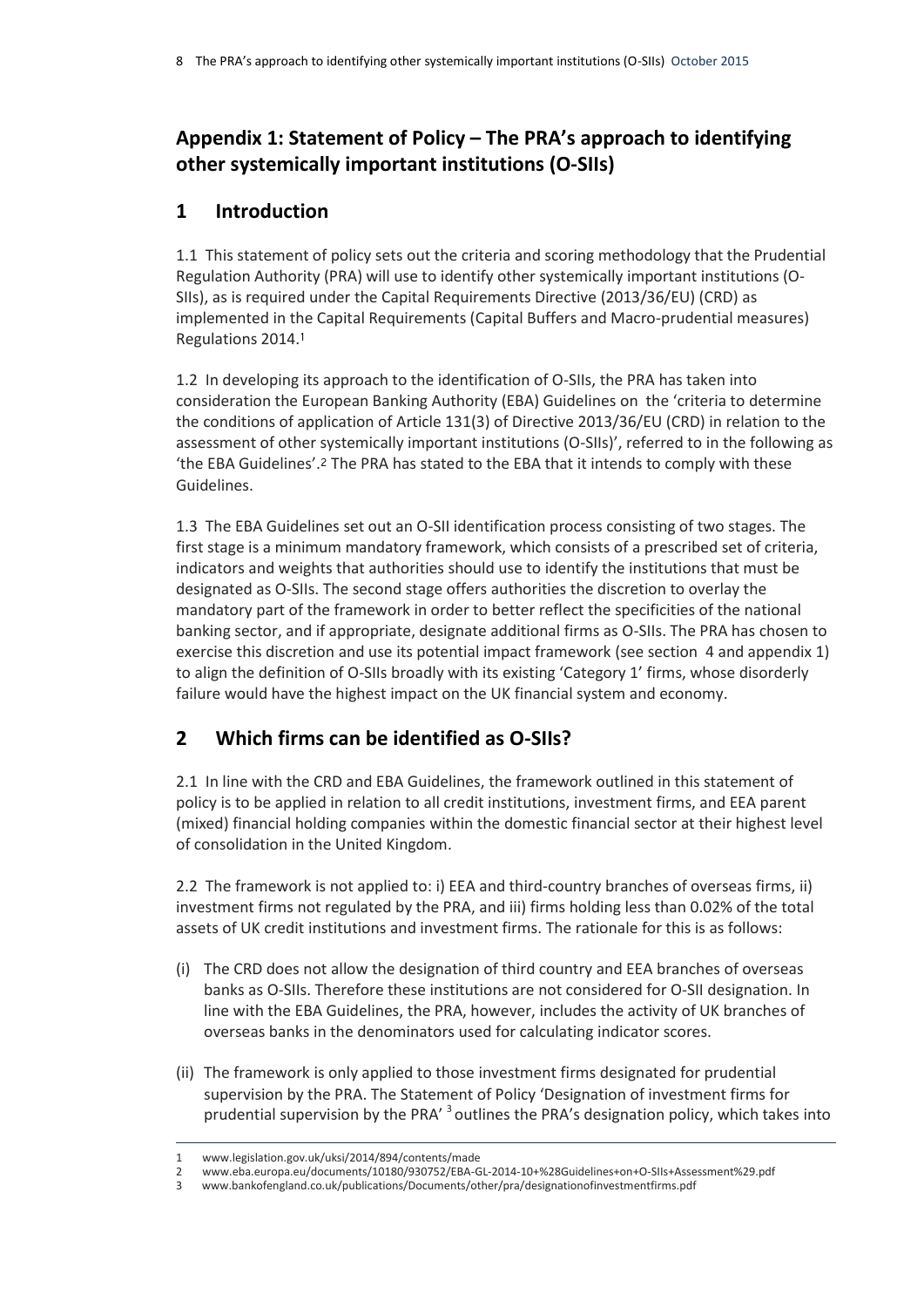account the criteria of size, substitutability, interconnectedness, and complexity; the same criteria set out in article 131(2) CRD and the EBA Guidelines. Therefore, if an investment firm has not been designated for supervision by the PRA, this means that the PRA has assessed that the investment firm is not systemically important. This assessment is sufficient to comply with the O-SII assessment methodology set out in the CRD and the EBA Guidelines.

(iii) The PRA uses the discretion provided in the EBA Guidelines to exclude firms from the identification process which - at their highest level of consolidation in the UK - hold less than 0.02% of the total assets of credit institutions and investment firms authorised in the UK. Estimates of these firms' activity are included in the denominators used for calculating indicator scores.

### **3 EBA's mandatory scoring methodology for O-SII identification**

3.1 Under the mandatory element of the EBA Guidelines, O-SIIs should be identified based on a score calculated using the categories, indicators and weightings set out in Table 1. Data item definitions are provided in the EBA Guidelines.

| Category                              | <b>Indicator</b>                                  | Weight (%) |
|---------------------------------------|---------------------------------------------------|------------|
| Size                                  | Total assets                                      | 25.00      |
| Importance                            | Value of domestic payment transactions            | 8.33       |
| (including substitutability/financial | Private sector deposits from depositors in the EU | 8.33       |
| system infrastructure)                | Private sector loans to recipients in the EU      | 8.33       |
|                                       | Value of OTC derivatives (notional)               | 8.33       |
| Complexity/ cross-border activity     | Cross-jurisdictional liabilities                  | 8.33       |
|                                       | Cross-jurisdictional claims                       | 8.33       |
|                                       | Intra-financial system liabilities                | 8.33       |
| Interconnectedness                    | Intra-financial system assets                     | 8.33       |
|                                       | Debt securities outstanding                       | 8.33       |

#### **Table 1: Mandatory indicators and weightings according to the EBA Guidelines**

3.2 The PRA calculates each relevant<sup>1</sup> entity's mandatory score by:

- (i) dividing the indicator value of each individual relevant entity by the aggregate amount of the respective indicator values summed across all institutions in scope of this framework, authorised in the UK (the 'denominators');
- (ii) multiplying the resulting percentages by 10,000 to express the indicator scores in terms of basis points;
- (iii) calculating the category score for each relevant entity by taking a simple average of the indicator scores in that category; and

 $\overline{a}$ 1 As outlined in section 2 of this Statement of Policy.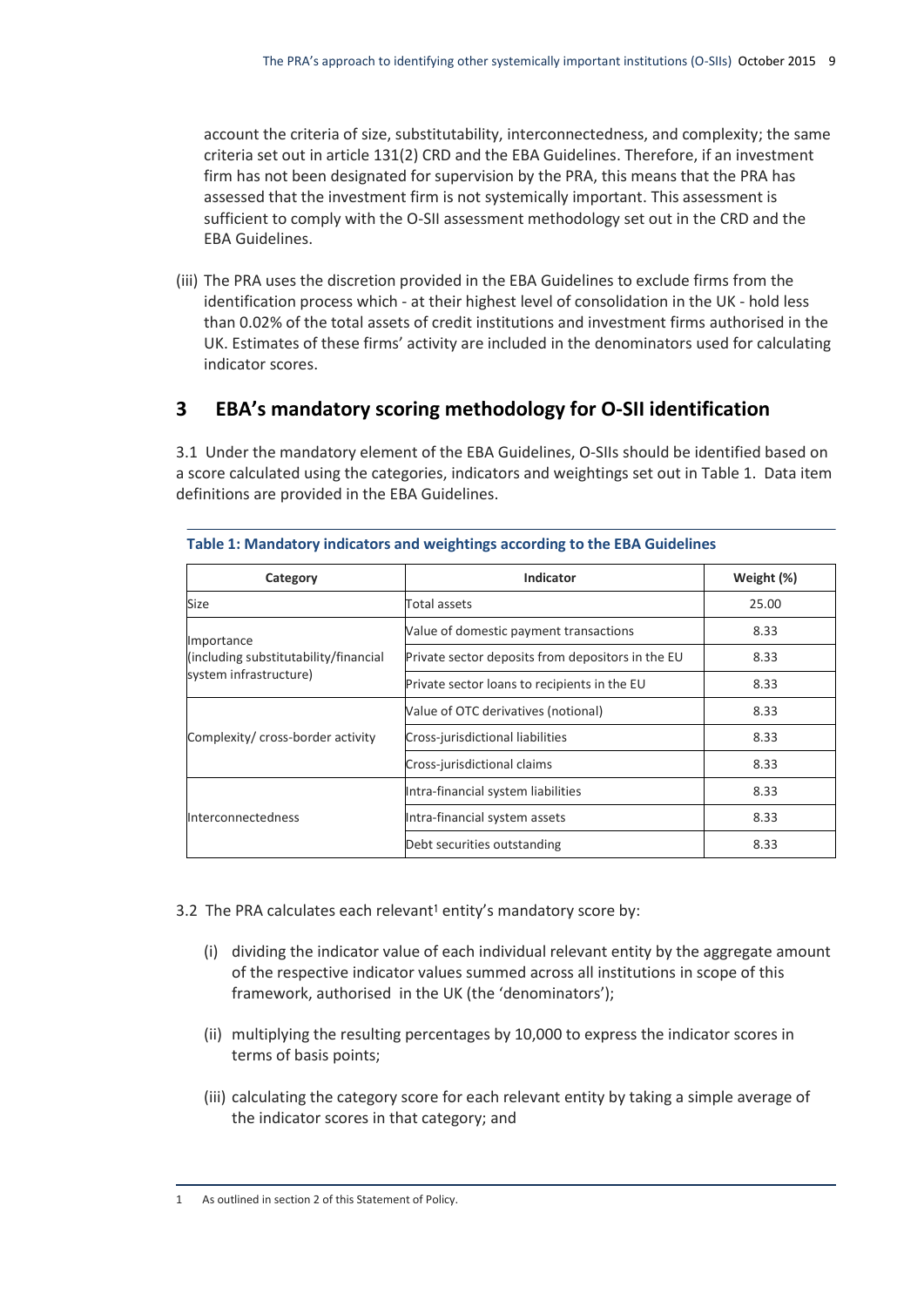(iv) calculating the overall score for each relevant entity by taking a simple average of its four category scores. Therefore, the final score can be interpreted as a firm's weighted average market share across the activities contributing to systemic importance, measured in basis points.

3.3 EEA and third-country branches of overseas banks are not assessed as part of this framework, but estimates of their activity are included in the denominators. As set out in section 2, the PRA also uses its discretion to exclude firms with a share of less than 0.02% of UK firms' total assets from the framework, but includes estimates of their activity in the denominators.

3.4 Under the EBA Guidelines, the default cut-off for being automatically designated as an O-SII is 350 basis points. The Guidelines provide national discretion to raise or lower this threshold by 75 basis points. The PRA has chosen not to exercise this discretion.

## **4 The PRA's supervisory overlay – the potential impact framework**

4.1 In addition to the mandatory scoring methodology, the EBA guidelines request that national authorities should assess whether further firms should be designated as O-SIIs based on the mandatory indicator scores, or on additional qualitative and/or quantitative indicators of systemic importance. National authorities can select indicators that adequately capture systemic importance for their domestic economy or the EU economy from the list in Annexes 1 and 2 of the EBA Guidelines.

4.2 The PRA will use the quantitative methodology of its existing potential impact framework (as set out in the PRA's approach to banking supervision<sup>1</sup>) to inform its assessment of whether further firms should be designated as O-SIIs. All quantitative indicators of systemic importance used in this framework which are relevant to credit institutions and investment firms are available under the EBA Guidelines. The potential impact framework complements the EBA's mandatory scoring methodology by measuring activities that are critical to the UK economy and financial system, in line with the PRA's focus on the risk of disruption to the continuity of supply of critical economic functions.

4.3 The potential impact framework classifies firms into different categories of impact to help the PRA determine the appropriate level of supervisory intensity for a firm. This framework reflects a firm's potential to affect adversely the stability of the system by failing, coming under stress, or the way it carries on its business. This effect can take place through two broad channels – the first is directly, through the impact on real economic activity or on the soundness of other participants, and so the provision of financial services to the economy as a whole. The second is indirectly, through behavioural effects where vulnerabilities within one firm affect confidence in other firms with similar business models or products.

4.4 The PRA judges that the credit institutions and investment firms classified as 'Category 1' under the potential impact framework should be designated as O-SIIs in the UK, unless they have been classified as 'Category 1' firms only because of their activity conducted in the United Kingdom through EEA and third-country branches of overseas firms. The PRA's approach to banking supervision document defines 'Category 1' firms as the most significant deposit-takers and designated investment firms whose size, interconnectedness, complexity and business type give them the capacity to cause very significant disruption to the UK financial system (and through that to economic activity more widely) by failing or by carrying on their business in an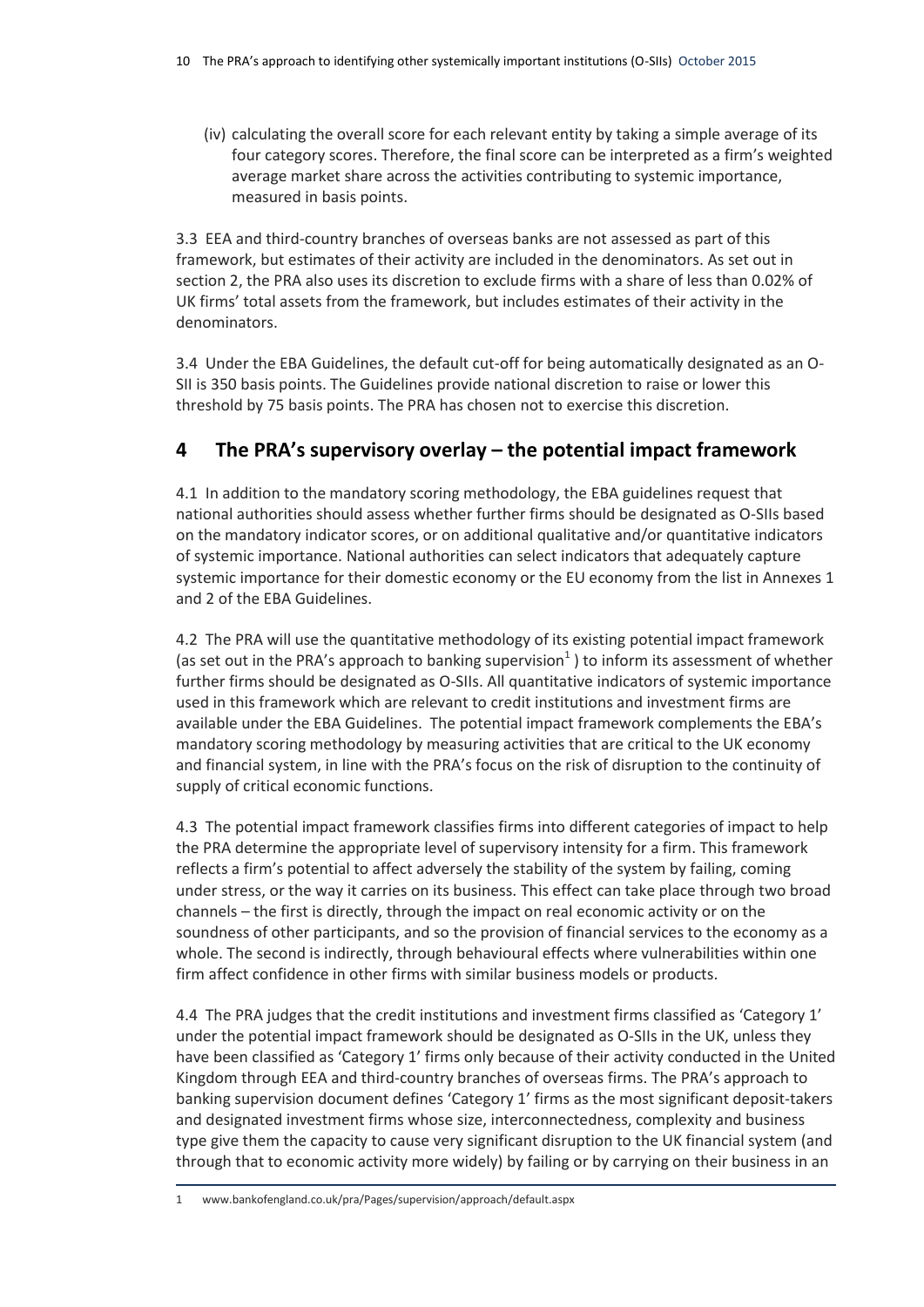unsafe manner. The scale of such adverse effects depends both on the functions a firm provides, and its significance within the financial system. Some of the critical economic functions that firms provide are: payment, settlement and clearing; retail banking; corporate banking; intra-financial system borrowing and lending; investment banking; and custody services. The scale of a firm's potential impact also depends on its size, complexity, business type and interconnectedness with the rest of the financial system. The part of the potential impact framework used in O-SII identification – namely the indicators and weightings that are relevant to banks and investment firms, rather than to insurers - is set out in Appendix 1. 1

4.5 The PRA calculates the firms' supervisory overlay scores based on the indicators set out in Table 1 of Appendix 1, in line with the calculation method outlined in paragraphs 3.2 and 3.3. This score will then form the basis for the PRA to use judgment on whether to designate firms as O-SIIs. Under the current potential impact framework, all Category 1 firms that are subject to O-SII assessment have scores exceeding 100 basis points. Therefore the PRA expects to designate firms whose supervisory overlay score exceeds 100 basis points as O-SIIs.

4.6 There are cases in which the PRA may designate firms as O-SIIs whose supervisory overlay score is below 100 basis points.

- (i) Firms scoring just below 100 basis points that have been designated in the previous year may be designated as O-SIIs if the PRA judges that they are systemically important to the UK or the EU economy.
- (ii) The quantitative elements of the O-SII assessment methodology are applied at the highest level of consolidation in the UK, but some subsidiaries of overseas groups do not have a single consolidation in the UK. Where one of the subsidiaries has been designated as an O-SII, the PRA can use supervisory judgement to designate any of its sister subsidiaries in the UK as O-SIIs, if interdependencies between the subsidiaries mean that the resilience of the O-SII could be threatened by the failure of a sister subsidiary.

4.7 If the potential impact framework is changed in future, this may also require the threshold to be changed, and this statement of policy to be updated accordingly.

### **5 O-SII identification timetable and publication**

5.1 The PRA will conduct the O-SII identification annually and publish the list of firms designated as O-SIIs by 1 December each year. It will also publish:

- (i) The mandatory score of each firm designated as an O-SII under the EBA's mandatory O-SII scoring methodology.
- (ii) The supervisory overlay score of each firm designated as an O-SII under the supervisory overlay. If the supervisory overlay score of a firm designated as an O-SII does not exceed 100 basis points, the PRA will publish the rationale for designating this firm.

 $\overline{a}$ 1 The PRA also applies the potential impact framework to insurance firms. Therefore the framework also includes indicators relevant to insurance firms. These indicators are not used for O-SII identification.